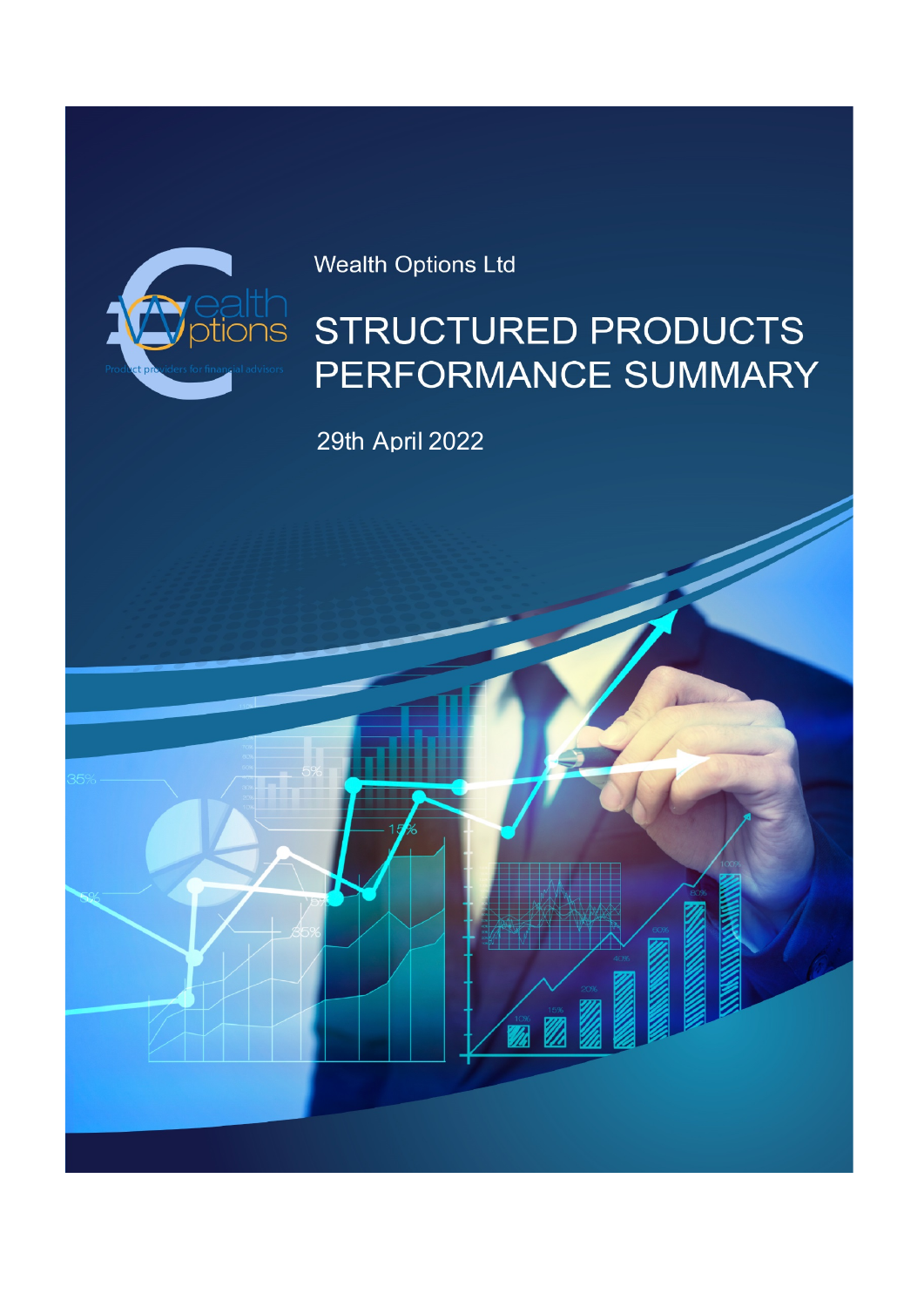| <b>Contents</b>                      |      |
|--------------------------------------|------|
| Product                              | Page |
| <b>Enhanced Funds Note</b>           | 3    |
| Blue Chip Kick Out Certificate 3     | 4    |
| Blue Chip Kick Out Certificate 4     | 5    |
| Triple Star Funds Certificate 3 Blue | 6    |
| Chip Kick Out Certificate 5 Triple   |      |
| Star Funds Certificate 4 Blue Chip   | 8    |
| Kick Out Certificate 6 Blue Chip     | 9    |
| Kick Out Certificate 7 Global        | 10   |
| Opportunities Fund Note Dual         | 11   |
| Star Performers Note 3               | 12   |
| Disclaimers                          | 13   |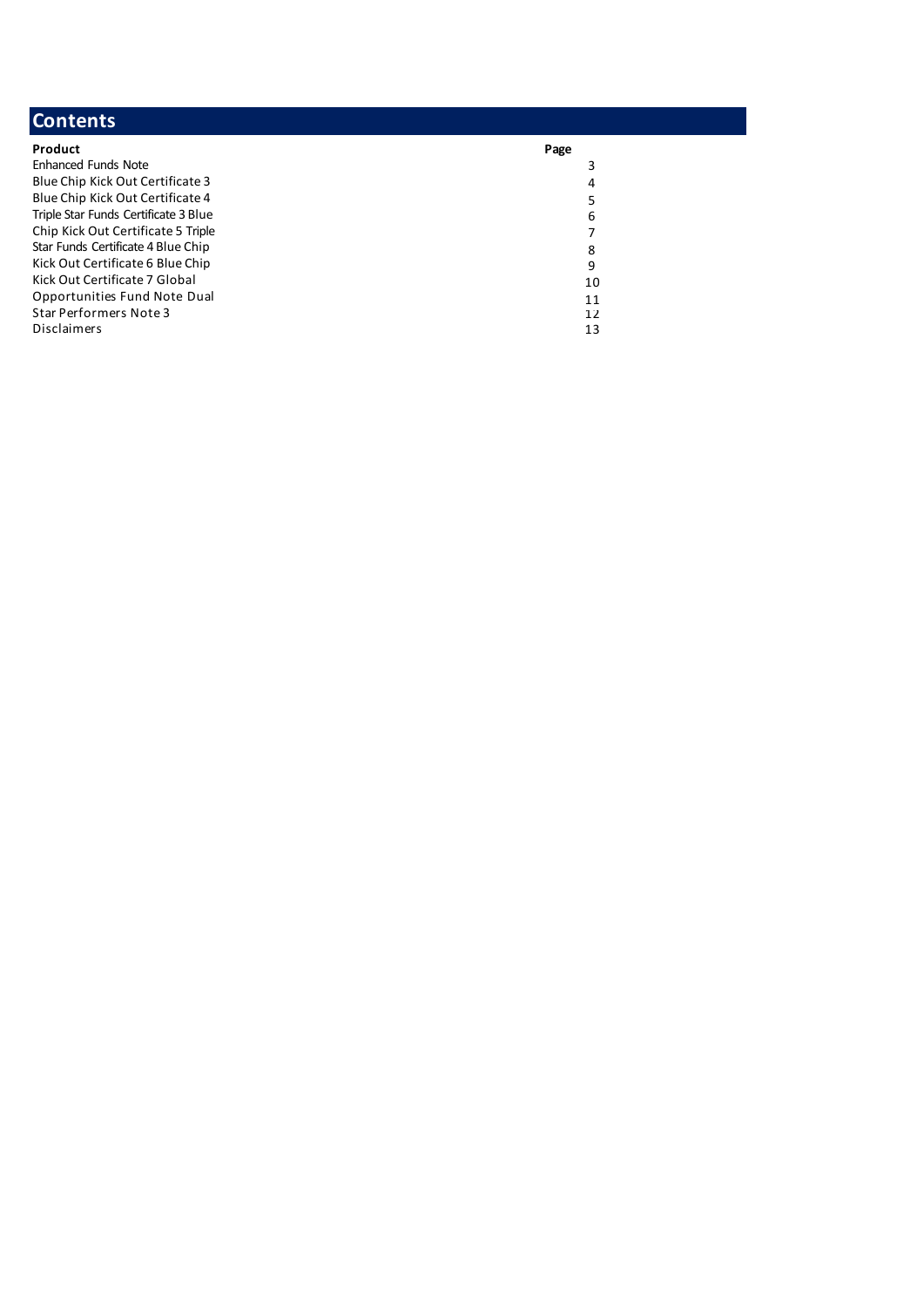# Enhanced Funds Note

### Product Overview

| <b>Capital Protection:</b>    | 90% & 95% At Maturity*     | Term:                        | 6 Years              |
|-------------------------------|----------------------------|------------------------------|----------------------|
| <b>Capital Protection by:</b> | Credit Suisse              | Liquid:                      | Daily                |
| Participation:                | 200% & 120%                | <b>Underlying YTD:</b>       | $-2\%$               |
| Underlying:                   | Ethna Aktiv Fund           | <b>Indicative Encashment</b> | <b>99.24% Growth</b> |
|                               | Old Mutual Equity Absolute |                              | <b>97.72% Secure</b> |
|                               | Return Fund                |                              |                      |
|                               | Nordea Stable Return Fund  |                              |                      |
| Averaging:                    | 18 Months                  |                              |                      |

The Investment is linked to the performance of an equally weighted basket of Ethna Aktiv Fund, Nordea Stable Return Fund and the Old Mutual Equity Absolute Return Fund.

\*Subject to counterparty risk

| Performance                |                                      |                                                            |                         |                             |                              |                            |
|----------------------------|--------------------------------------|------------------------------------------------------------|-------------------------|-----------------------------|------------------------------|----------------------------|
| <b>Enhanced Funds Note</b> | Start Date -<br><b>Maturity Date</b> | <b>Underlying Funds</b>                                    | <b>Fund Start Level</b> | <b>Fund</b><br>Performance  | <b>Basket</b><br>Performance | <b>Bond</b><br>Performance |
| Growth                     | 11/05/2016<br>-<br>13/05/2022        | Old Mutual Absolute<br>Nordea Stable Return<br>Ethna-Aktiv | 1.30<br>16.56<br>128.43 | $-0.77%$<br>8.27%<br>11.69% | 7.68%                        | 102.68%                    |
| <b>Adventurous</b>         | 11/05/2016<br>-<br>13/05/2022        | Old Mutual Absolute<br>Nordea Stable Return<br>Ethna-Aktiv | 1.30<br>16.56<br>128.43 | $-0.77%$<br>8.27%<br>11.69% | 12.79%                       | 102.79%                    |

\*\*Please note that this valuation does not take into consideration the impact that averaging could have on the final maturity value

**Notes**

**Warning: Past performance is not a reliable guide to future performance**

**Warning: If you cash in your investment before maturity you may lose some or all of the money you invested**

**Warning: The value of your investment may go down as well as up.**

#### 29/04/2022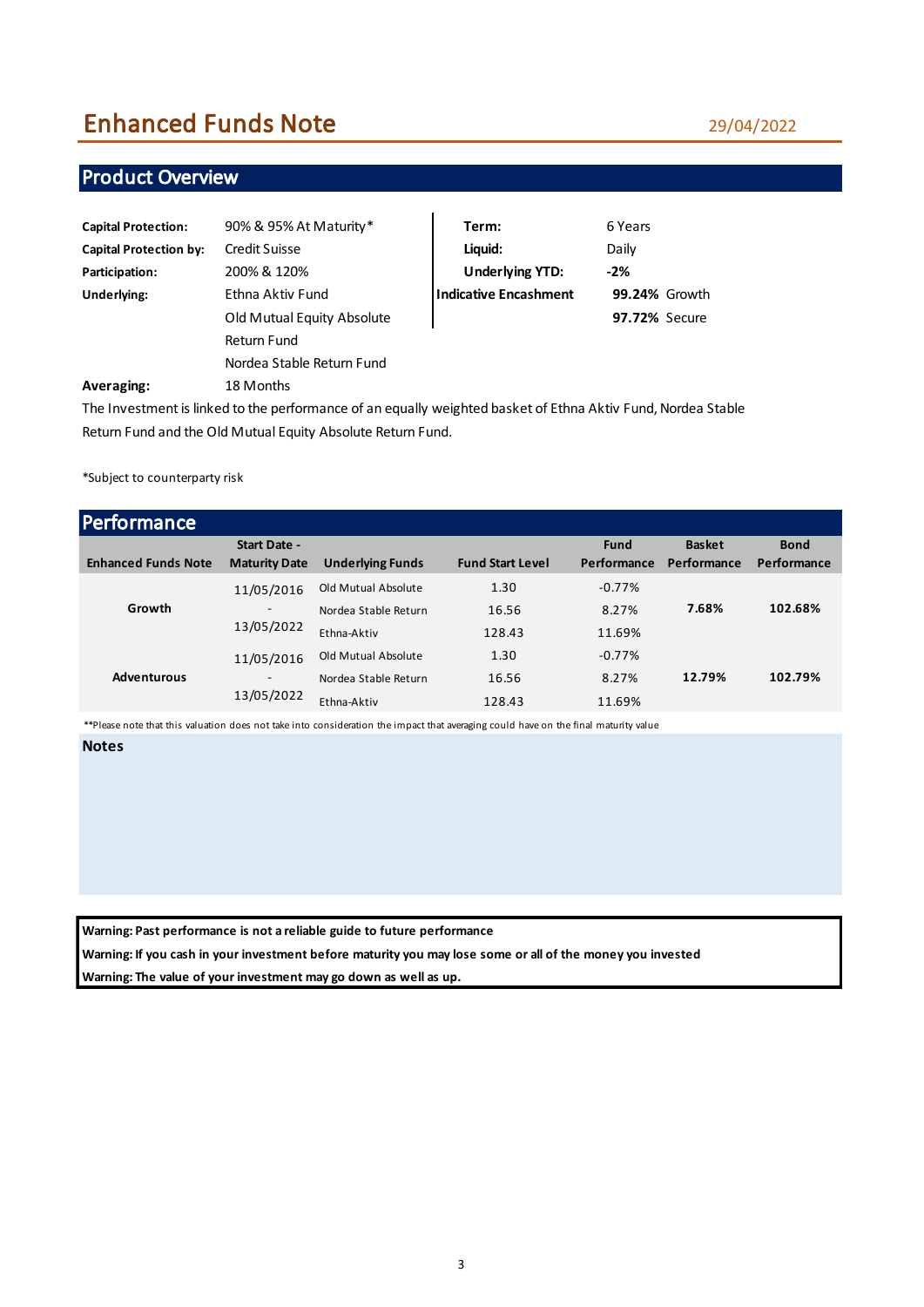### Product Overview

| Term:                                          | Maximum 5 Years        | <b>Start Date:</b>    | 31/03/2017 |
|------------------------------------------------|------------------------|-----------------------|------------|
| <b>Potential Return:</b>                       | 2.50% Quarterly        | Event Date 1:         | 29/05/2018 |
| Soft Capital Protection: 50% with Star Feature |                        | Event Date 2:         | 28/08/2018 |
| <b>Capital Protection by:</b>                  | <b>BNP Paribas</b>     | Event Date 3:         | 26/11/2018 |
| Liquid:                                        | Daily                  | Event Date 4:         | 26/02/2019 |
| Underlyings:                                   | <b>BT Group PLC</b>    | Event Date 5:         | 28/05/2019 |
|                                                | <b>BP PLC</b>          | Event Date 6:         | 27/08/2019 |
|                                                | Mylan Laboratories INC | Event Date 7:         | 26/11/2019 |
|                                                | Orange SA              | Event Date 8:         | 26/02/2020 |
|                                                |                        | Event Date 9:         | 26/05/2020 |
| Indicative Encashment: 27.04%                  |                        | Event Date 10:        | 26/08/2020 |
|                                                |                        | Event Date 10:        | 27/11/2020 |
|                                                |                        | Event Date 11:        | 26/02/2021 |
|                                                |                        | Event Date 12:        | 26/05/2021 |
|                                                |                        | Event Date 13:        | 26/08/2021 |
|                                                |                        | Event Date 14:        | 26/11/2021 |
|                                                |                        | Event Date 15:        | 28/02/2022 |
|                                                |                        | <b>Maturity Date:</b> | 09/06/2022 |

The Blue Chip Certificate 3 was designed take advantage of the increase in price of 4 blue chip stocks .

On each event date if the price of all the stocks are above 85% of their starting levels, investors receive the sum of the accumulated coupons to that date. If on the final event date the worst performing stock is down by more than 50% and none of the other stocks are positive, investors will suffer a capital loss equal to the value of that stock.

#### **Performance**

| <b>Underlying Equities</b> | <b>Ticker</b>  | Level  | <b>Underlying Level</b> | Change    | <b>Date</b> |
|----------------------------|----------------|--------|-------------------------|-----------|-------------|
| BT Group PLC               | BT/A LN Equity | 313.80 | 177.35                  | $-43.48%$ |             |
| <b>BP PLC</b>              | BP/LN Equity   | 474.55 | 391.55                  | $-17.49%$ |             |
| Mylan Laboratories         | MYL UW Equity  | 39.72  | 10.33                   | $-73.99%$ | 09/06/2022  |
| Orange SA                  | ORA FP Equity  | 15.73  | 11.32                   | $-28.05%$ |             |

#### **Notes**

**Warning: Past performance is not a reliable guide to future performance**

**Warning: If you cash in your investment before maturity you may lose some or all of the money you invested**

**Warning: The value of your investment may go down as well as up.**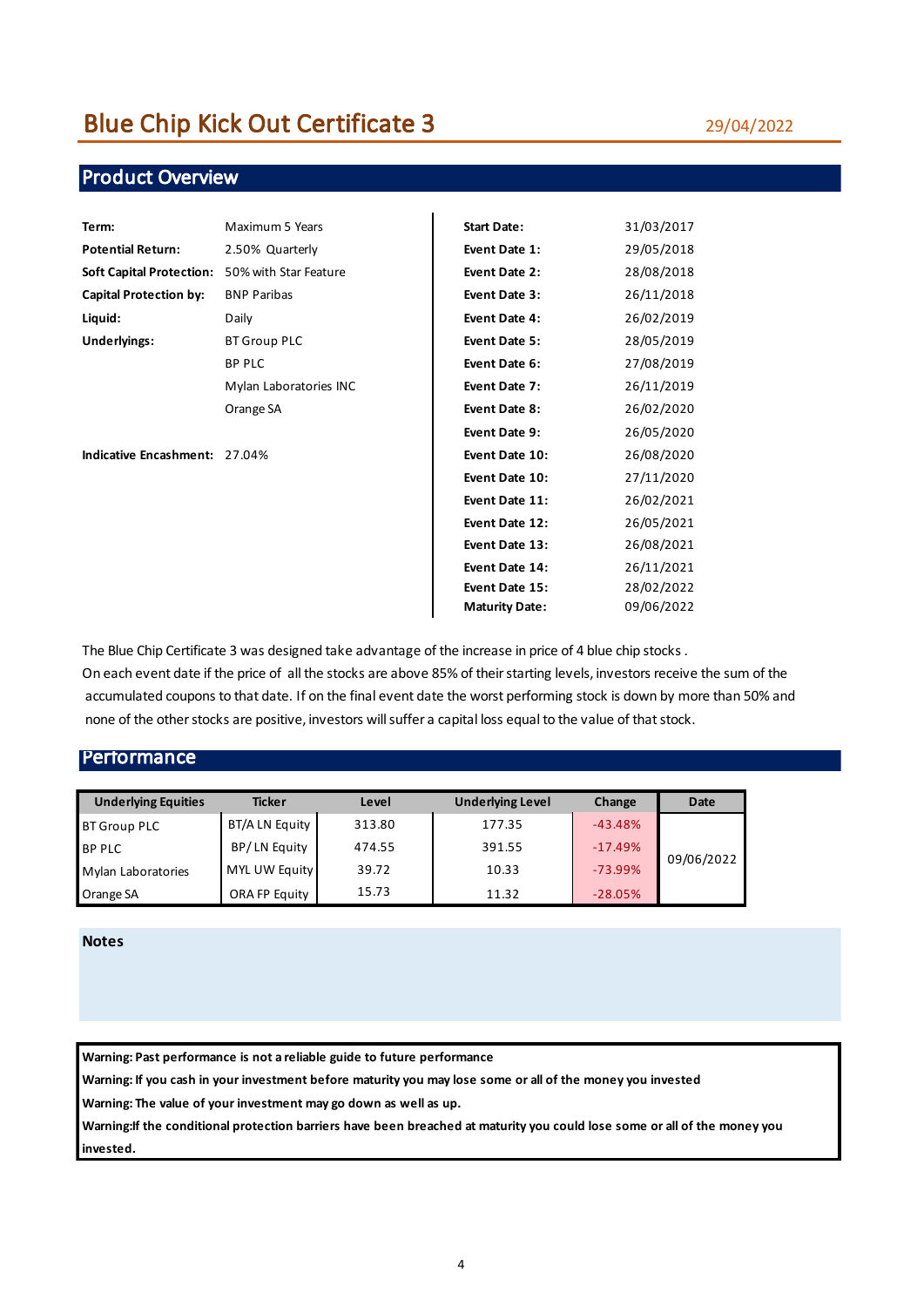#### 29/04/2022

### Product Overview

| Term:                           | Maximum 5 Years       | <b>Start Date:</b>    | 17/05/2017 |
|---------------------------------|-----------------------|-----------------------|------------|
| <b>Potential Return:</b>        | 10% Annually          | Event Date 1:         | 17/11/2017 |
| <b>Soft Capital Protection:</b> | 50% with Star Feature | Event Date 2:         | 17/05/2018 |
| <b>Capital Protection by:</b>   | <b>BNP Paribas</b>    | Event Date 3:         | 19/11/2018 |
| Liquid:                         | Daily                 | Event Date 4:         | 17/05/2019 |
| Underlyings:                    | <b>BT Group PLC</b>   | Event Date 5:         | 18/11/2019 |
|                                 | <b>BP PLC</b>         | Event Date 6:         | 18/05/2020 |
|                                 | Engie                 | Event Date 7:         | 17/11/2020 |
|                                 | Orange SA             | Event Date 8:         | 17/05/2021 |
|                                 |                       | <b>Maturity Date:</b> | 31/05/2022 |
| Indicative Encashment: 97.01%   |                       |                       |            |

The Blue Chip Certificate 4 was designed take advantage of the increase in price of 4 blue chip European stocks . On each event date if the price of all the stocks are above 85% of their starting levels, investors receive the sum of the accumulated coupons to that date. If on the final event date the worst performing stock is down by more than 50% and none of the other stocks are positive, investors will suffer a capital loss equal to the value of that stock.

#### Performance

| <b>Underlying Equities</b> | <b>Bloomberg</b><br><b>Ticker</b> | <b>Underlying Starting</b><br>Level | <b>Underlying Level</b> | Percentage<br>Change | <b>Next Event</b><br><b>Date</b> |
|----------------------------|-----------------------------------|-------------------------------------|-------------------------|----------------------|----------------------------------|
| <b>BT Group PLC</b>        | BT/A LN Equity                    | 309.05                              | 177.35                  | $-42.61%$            |                                  |
| <b>BP PLC</b>              | BP/LN Equity                      | 470.50                              | 391.55                  | $-16.78%$            |                                  |
| Engie                      | MYL UW Equity                     | 13.48                               | 11.32                   | $-16.01%$            | 31/05/2022                       |
| Orange SA                  | ORA FP Equity                     | 14.29                               | 11.32                   | $-20.80%$            |                                  |

#### **Notes**

**Warning: Past performance is not a reliable guide to future performance**

**Warning: If you cash in your investment before maturity you may lose some or all of the money you invested**

**Warning: The value of your investment may go down as well as up.**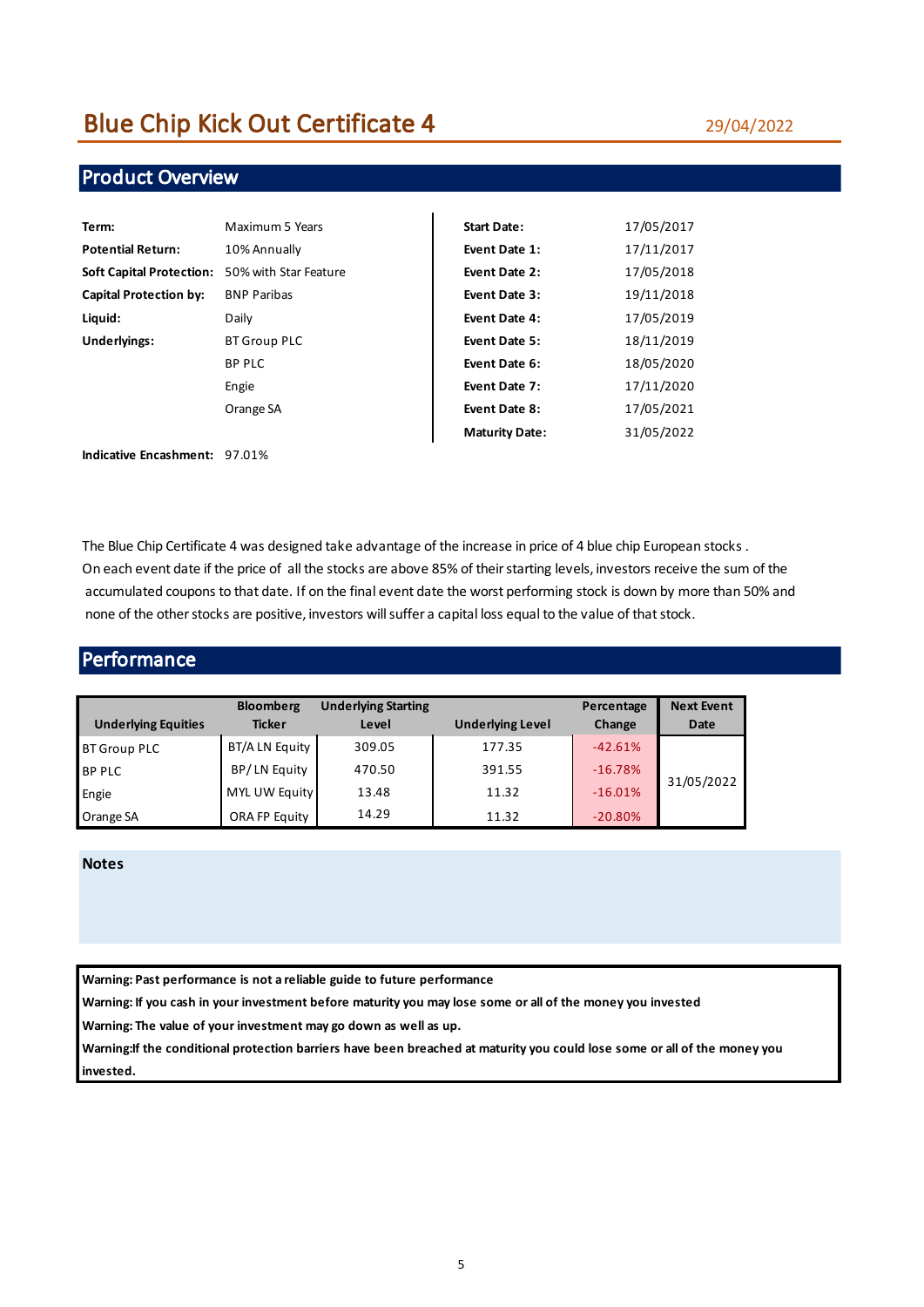# Triple Star Funds Note 3

29/04/2022

### Product Overview

| <b>Capital Protection:</b>    | 90% At Maturity*                                         | Term:                  | 5 Years  |  |
|-------------------------------|----------------------------------------------------------|------------------------|----------|--|
| <b>Capital Protection by:</b> | Societe Generale                                         | Liquid:                | Yes      |  |
|                               |                                                          | <b>Underlying YTD:</b> | $-1.90%$ |  |
| Participation:                | 220%                                                     | Indicative             | 88.90%   |  |
| Underlying:                   | M&G Optimal Income Fund                                  | Encashment             |          |  |
|                               | AVIVA Investors Multi Strategy (AIMS) Target Return Fund |                        |          |  |
|                               | Old Mutual Global Equity Absolute Return Fund            |                        |          |  |
| Averaging:                    | 24 Months                                                |                        |          |  |

The Investment is linked to the performance of an equally weighted basket of mutual funds. Investors will benefit from

90% capital security at maturity and 2.2 times the growth of the basket of funds.

\*Subject to counterparty risk

| <b>Performance</b>                 |                                                      |                                                         |                         |                                  |                              |                            |
|------------------------------------|------------------------------------------------------|---------------------------------------------------------|-------------------------|----------------------------------|------------------------------|----------------------------|
|                                    | <b>Start Date -</b><br><b>Maturity Date</b>          | <b>Underlying Funds</b>                                 | <b>Fund Start Level</b> | <b>Fund</b><br>Performance       | <b>Basket</b><br>Performance | <b>Bond</b><br>Performance |
| <b>Triple Star Funds Note</b><br>3 | 26/05/2017<br>$\overline{\phantom{a}}$<br>26/05/2022 | M&G Optimal Income<br>Aviva AIMS<br>Old Mutual EAR Fund | 19.91<br>10.67<br>1.31  | $-7.94%$<br>$-0.28%$<br>$-1.32%$ | $-3.18%$                     | 90.00%                     |

\*\*Please note that this valuation does not take into consideration the impact that averaging could have on the final maturity value

#### **Notes**

**Warning: Past performance is not a reliable guide to future performance Warning: If you cash in your investment before maturity you may lose some or all of the money you invested Warning: The value of your investment may go down as well as up.**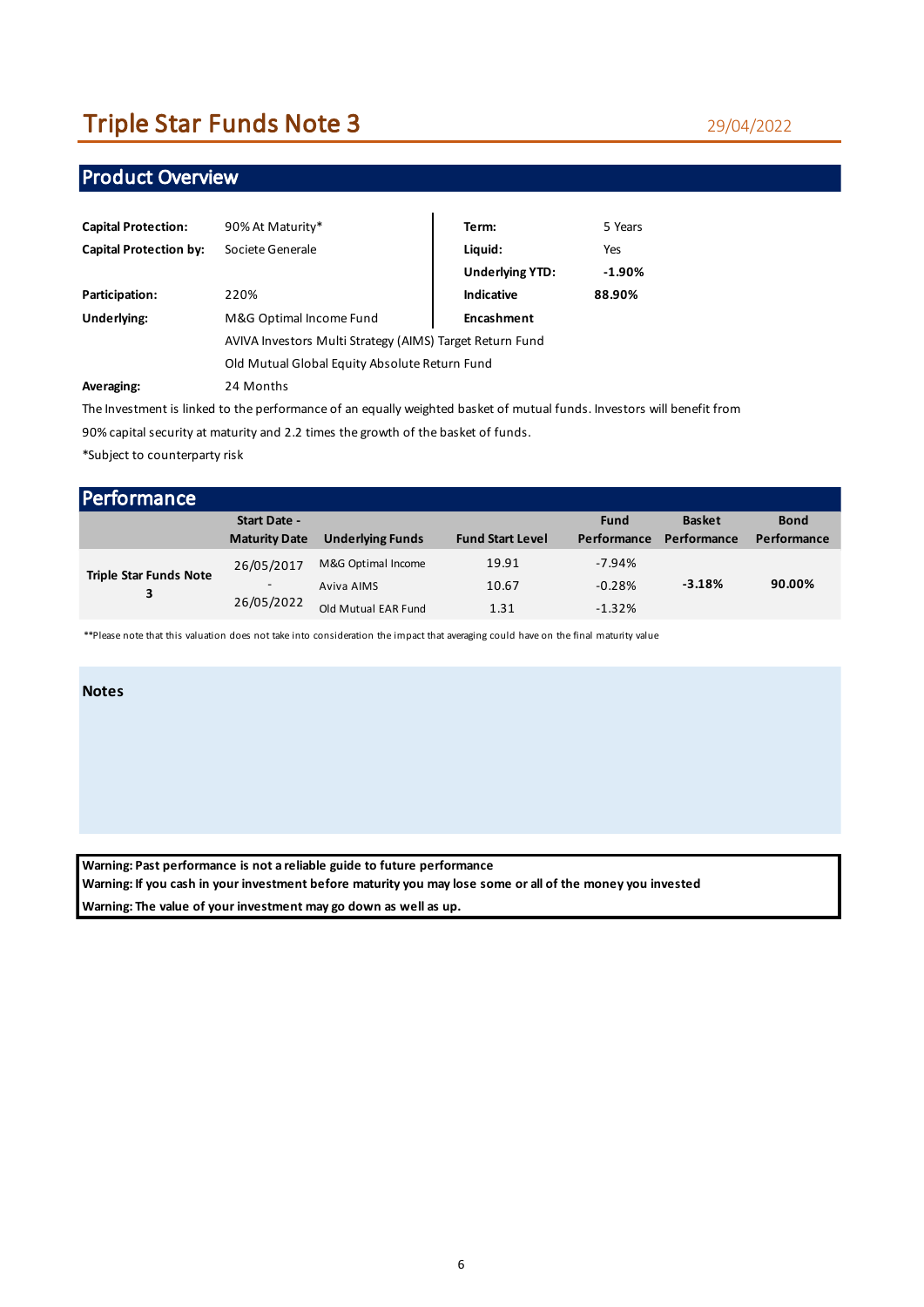### Product Overview

| Term:                                          | Maximum 5 Years     | <b>Start Date:</b>    | 28/07/2017 |
|------------------------------------------------|---------------------|-----------------------|------------|
| <b>Potential Return:</b>                       | 2.50% Quarterly     | Event Date 1:         | 30/07/2018 |
| Soft Capital Protection: 50% with Star Feature |                     | Event Date 2:         | 29/10/2018 |
| <b>Capital Protection by:</b>                  | <b>BNP Paribas</b>  | Event Date 3:         | 28/01/2019 |
| Liquid:                                        | Daily               | Event Date 4:         | 29/04/2019 |
| Underlyings:                                   | <b>BT Group PLC</b> | Event Date 5:         | 29/07/2019 |
|                                                | Imperial Brands PLC | Event Date 6:         | 28/10/2019 |
|                                                | Glencore PLC        | Event Date 7:         | 28/01/2020 |
|                                                | Orange SA           | Event Date 8:         | 28/04/2020 |
|                                                |                     | Event Date 9:         | 28/07/2020 |
| Indicative Encashment: 96.19%                  |                     | Event Date 10:        | 28/10/2020 |
|                                                |                     | Event Date 10:        | 28/01/2021 |
|                                                |                     | Event Date 11:        | 28/04/2021 |
|                                                |                     | Event Date 12:        | 28/07/2021 |
|                                                |                     | Event Date 13:        | 28/10/2021 |
|                                                |                     | Event Date 14:        | 28/01/2022 |
|                                                |                     | Event Date 15:        | 28/04/2022 |
|                                                |                     | <b>Maturity Date:</b> | 04/08/2022 |
|                                                |                     |                       |            |

The Blue Chip Certificate 5 was designed take advantage of the increase in price of 4 blue chip stocks .

On each event date if the price of all the stocks are above 80% of their starting levels, investors receive the sum of the accumulated coupons to that date. If on the final event date the worst performing stock is down by more than 50% and none of the other stocks are positive, investors will suffer a capital loss equal to the value of that stock.

### Performance

| <b>Underlying Equities</b> | <b>Ticker</b>         | Level   | <b>Underlying Level</b> | Change    | <b>Date</b> |
|----------------------------|-----------------------|---------|-------------------------|-----------|-------------|
| <b>BT Group PLC</b>        | BT/A LN Equity        | 310.40  | 177.35                  | $-42.86%$ |             |
| Imperial Brands PLC        | IMB LN Equity         | 3315.50 | 1666.00                 | $-49.75%$ |             |
| Glencore PLC               | <b>GLEN LN Equity</b> | 331.25  | 497.30                  | 50.13%    | 04/08/2022  |
| Orange SA                  | ORA FP Equity         | 14.33   | 11.32                   | $-20.99%$ |             |

#### **Notes**

**Warning: Past performance is not a reliable guide to future performance**

**Warning: If you cash in your investment before maturity you may lose some or all of the money you invested**

**Warning: The value of your investment may go down as well as up.**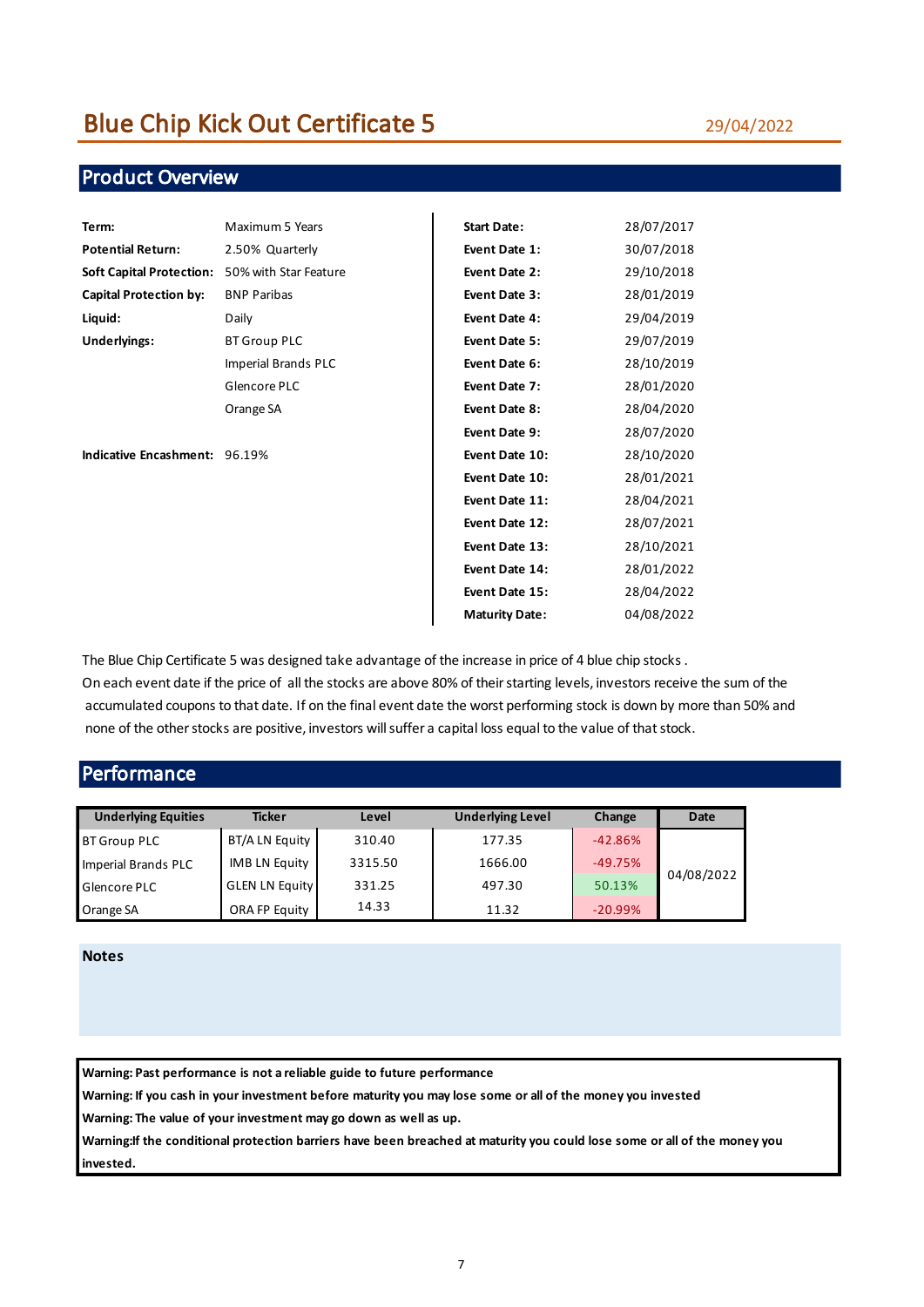# Triple Star Funds Note 4

#### 29/04/2022

### Product Overview

| <b>Capital Protection:</b>    | 90% At Maturity*                                         | Term:                  | 5 Years  |  |
|-------------------------------|----------------------------------------------------------|------------------------|----------|--|
| <b>Capital Protection by:</b> | Societe Generale                                         | Liquid:                | Yes      |  |
|                               |                                                          | <b>Underlying YTD:</b> | $-1.90%$ |  |
| Participation:                | 200%                                                     | Indicative             | 88.58%   |  |
| Underlying:                   | M&G Optimal Income Fund                                  | Encashment             |          |  |
|                               | AVIVA Investors Multi Strategy (AIMS) Target Return Fund |                        |          |  |
|                               | Old Mutual Global Equity Absolute Return Fund            |                        |          |  |
| Averaging:                    | 24 Months                                                |                        |          |  |

The Investment is linked to the performance of an equally weighted basket of mutual funds. Investors will benefit from 90% capital security at maturity and 2 times the growth of the basket of funds. \*Subject to counterparty risk

| Performance                        |                          |                         |                         |             |               |             |
|------------------------------------|--------------------------|-------------------------|-------------------------|-------------|---------------|-------------|
|                                    | Start Date -             |                         |                         | <b>Fund</b> | <b>Basket</b> | <b>Bond</b> |
|                                    | <b>Maturity Date</b>     | <b>Underlying Funds</b> | <b>Fund Start Level</b> | Performance | Performance   | Performance |
| <b>Triple Star Funds Note</b><br>4 | 28/07/2017               | M&G Optimal Income      | 20.10                   | $-8.89%$    |               |             |
|                                    | $\overline{\phantom{a}}$ | Aviva AIMS              | 10.51                   | 1.26%       | $-4.12%$      | 90.00%      |
|                                    | 28/07/2022               | Old Mutual EAR Fund     | 1.35                    | $-4.74%$    |               |             |

\*\*Please note that this valuation does not take into consideration the impact that averaging could have on the final maturity value

#### **Notes**

**Warning: Past performance is not a reliable guide to future performance**

**Warning: If you cash in your investment before maturity you may lose some or all of the money you invested**

**Warning: The value of your investment may go down as well as up.**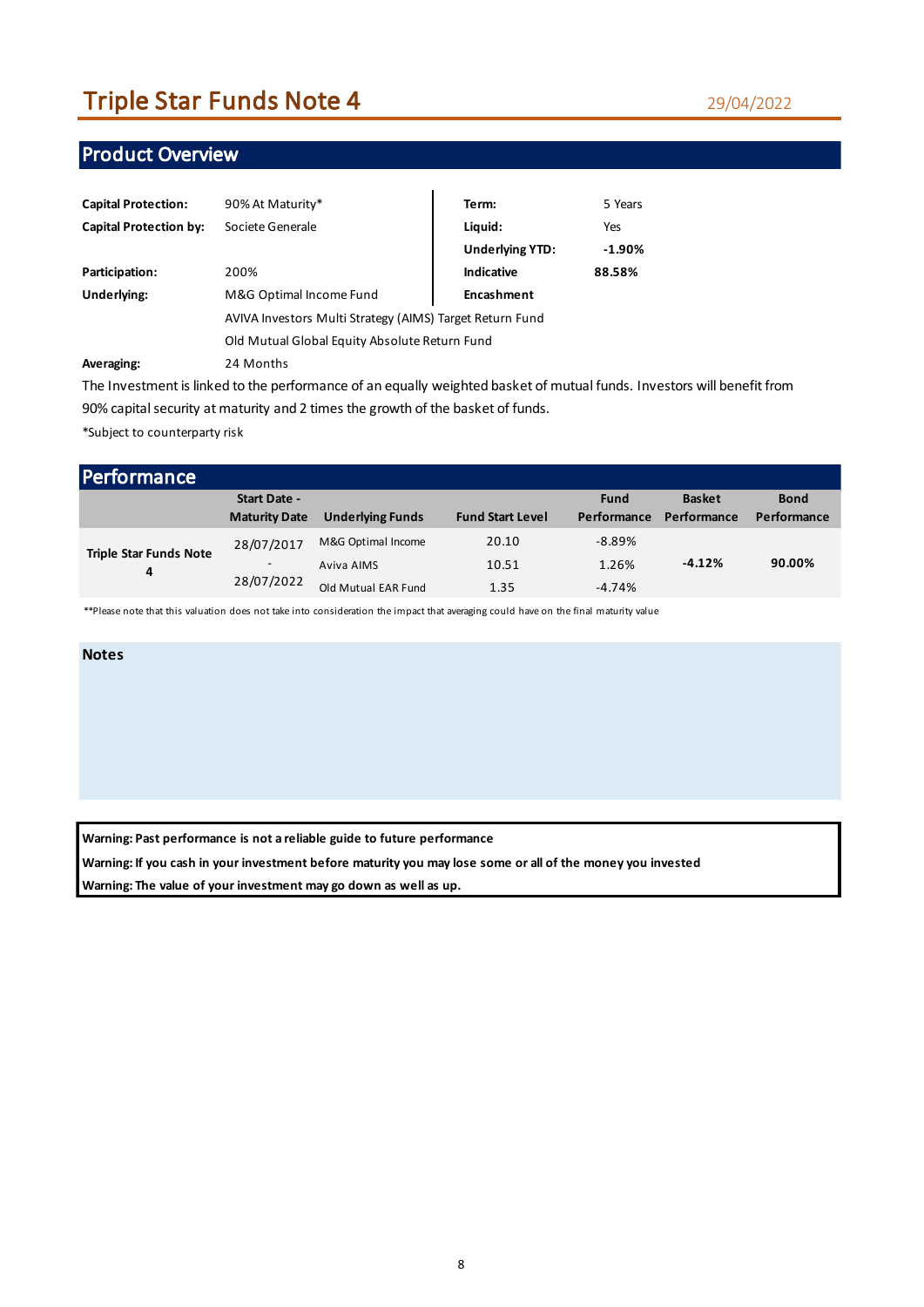### Product Overview

| Term:                           | Maximum 5 Years            | <b>Start Date:</b>    | 29/09/2017 |
|---------------------------------|----------------------------|-----------------------|------------|
| <b>Potential Return:</b>        | 2.50% Quarterly            | Event Date 1:         | 01/10/2018 |
| <b>Soft Capital Protection:</b> | 50% with Star Feature      | Event Date 2:         | 02/02/2019 |
| <b>Capital Protection by:</b>   | <b>BNP Paribas</b>         | Event Date 3:         | 29/03/2019 |
| Liquid:                         | Daily                      | Event Date 4:         | 01/07/2019 |
| Underlyings:                    | <b>BT Group PLC</b>        | Event Date 5:         | 30/09/2019 |
|                                 | <b>BP PLC</b>              | Event Date 6:         | 30/12/2019 |
|                                 | Siemens AG                 | Event Date 7:         | 30/03/2020 |
|                                 | Moet Henessy Louis Vuitton | Event Date 8:         | 29/06/2020 |
|                                 |                            | Event Date 9:         | 29/09/2020 |
| Indicative Encashment: 101.16%  |                            | Event Date 10:        | 29/12/2020 |
|                                 |                            | Event Date 10:        | 29/03/2021 |
|                                 |                            | Event Date 11:        | 29/06/2021 |
|                                 |                            | Event Date 12:        | 29/09/2021 |
|                                 |                            | Event Date 13:        | 29/12/2021 |
|                                 |                            | Event Date 14:        | 29/03/2022 |
|                                 |                            | Event Date 15:        | 29/06/2022 |
|                                 |                            | <b>Maturity Date:</b> | 06/10/2022 |
|                                 |                            |                       |            |

The Blue Chip Certificate 6 was designed take advantage of the increase in price of 4 blue chip stocks .

On each event date if the price of all the stocks are above 85% of their starting levels, investors receive the sum of the accumulated coupons to that date. If on the final event date the worst performing stock is down by more than 50% and none of the other stocks are positive, investors will suffer a capital loss equal to the value of that stock.

#### **Performance**

| <b>Underlying Equities</b> | <b>Bloomberg</b><br><b>Ticker</b> | <b>Underlying Starting</b><br>Level | <b>Underlying Level</b> | Percentage<br>Change | <b>Next Event</b><br><b>Date</b> |
|----------------------------|-----------------------------------|-------------------------------------|-------------------------|----------------------|----------------------------------|
| <b>BT Group PLC</b>        | BT/A LN Equity                    | 283.90                              | 177.35                  | $-37.53%$            |                                  |
| <b>BP PLC</b>              | <b>BP/LN Equity</b>               | 477.30                              | 391.55                  | $-17.97%$            |                                  |
| Siemens AG                 | SIE GY Equity                     | 119.50                              | 117.78                  | $-1.44%$             | 29/06/2022                       |
| <b>LVMH</b>                | MC FP Equity                      | 233.45                              | 619.50                  | 165.37%              |                                  |

**Notes**

**Warning: Past performance is not a reliable guide to future performance**

**Warning: If you cash in your investment before maturity you may lose some or all of the money you invested**

**Warning: The value of your investment may go down as well as up.**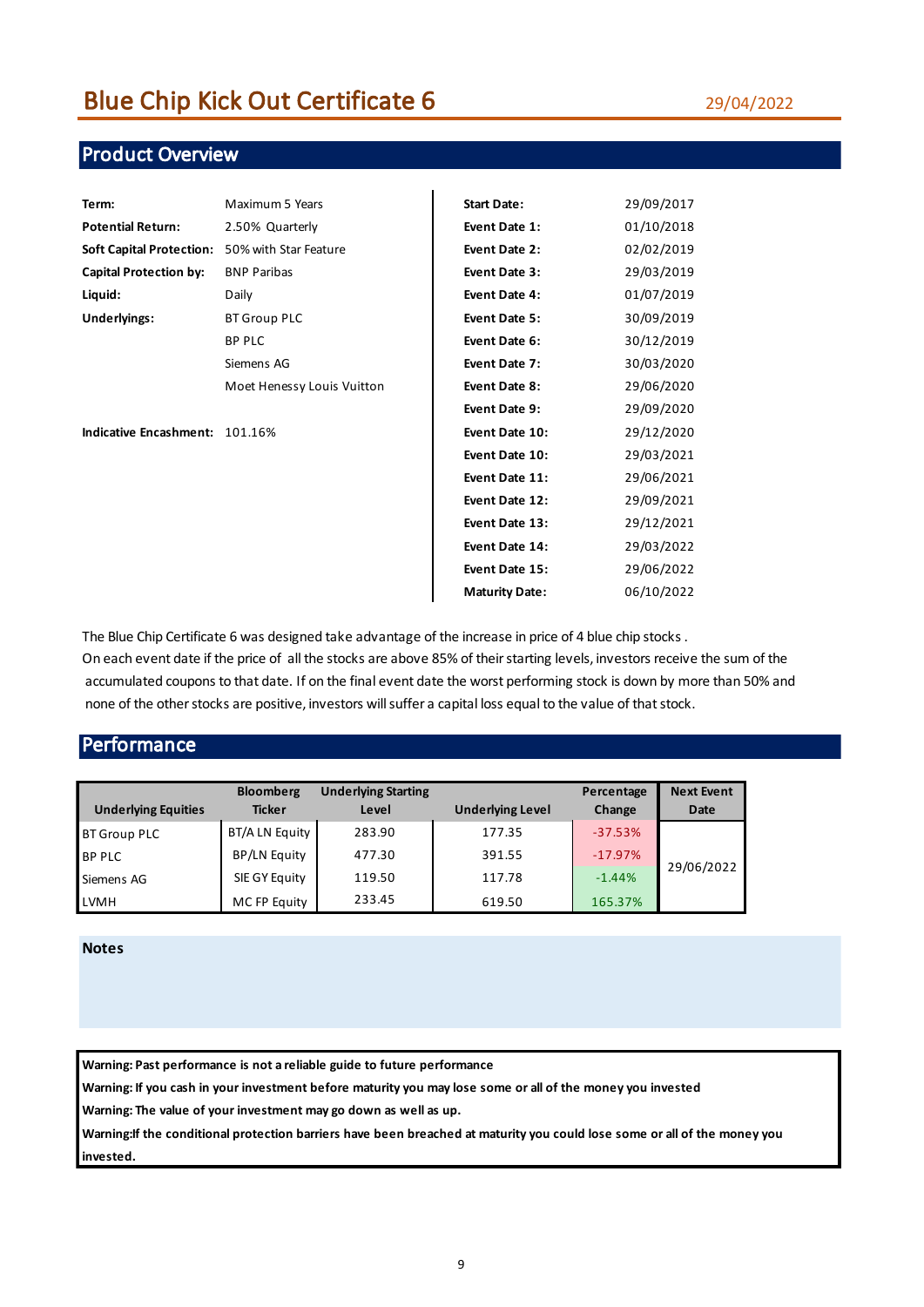### Product Overview

| Term:                           | Maximum 5 Years       | <b>Start Date:</b>    | 10/11/2017 |
|---------------------------------|-----------------------|-----------------------|------------|
| <b>Potential Return:</b>        | 3.00% Quarterly       | Event Date 1:         | 12/11/2018 |
| <b>Soft Capital Protection:</b> | 50% with Star Feature | Event Date 2:         | 11/02/2019 |
| <b>Capital Protection by:</b>   | <b>BNP Paribas</b>    | Event Date 3:         | 10/05/2019 |
| Liquid:                         | Daily                 | Event Date 4:         | 12/08/2019 |
| Underlyings:                    | Societe Generale SA   | Event Date 5:         | 11/11/2019 |
|                                 | <b>BP PLC</b>         | Event Date 6:         | 10/02/2020 |
|                                 | Siemens AG            | Event Date 7:         | 11/05/2020 |
|                                 | Vodafone Group PLC    | Event Date 8:         | 10/08/2020 |
|                                 |                       | Event Date 9:         | 10/11/2020 |
| Indicative Encashment: 81.51%   |                       | Event Date 10:        | 10/02/2021 |
|                                 |                       | Event Date 10:        | 20/05/2021 |
|                                 |                       | Event Date 11:        | 10/08/2021 |
|                                 |                       | Event Date 12:        | 10/11/2021 |
|                                 |                       | Event Date 13:        | 10/02/2022 |
|                                 |                       | Event Date 14:        | 10/05/2022 |
|                                 |                       | Event Date 15:        | 10/08/2022 |
|                                 |                       | <b>Maturity Date:</b> | 24/11/2022 |
|                                 |                       |                       |            |

The Blue Chip Certificate 7 was designed take advantage of the increase in price of 4 blue chip stocks .

On each event date if the price of all the stocks are above 85% of their starting levels, investors receive the sum of the accumulated coupons to that date. If on the final event date the worst performing stock is down by more than 50% and none of the other stocks are positive, investors will suffer a capital loss equal to the value of that stock.

### Performance

| <b>Underlying Equities</b> | <b>Bloomberg</b><br><b>Ticker</b> | <b>Underlying Starting</b><br>Level | <b>Underlying Level</b> | Percentage<br>Change | <b>Next Event</b><br><b>Date</b> |
|----------------------------|-----------------------------------|-------------------------------------|-------------------------|----------------------|----------------------------------|
| Societe Generale SA        | <b>GLE FP Equity</b>              | 43.74                               | 23.17                   | $-47.02%$            |                                  |
| <b>BP PLC</b>              | BP/LN Equity                      | 506.90                              | 391.55                  | $-22.76%$            |                                  |
| Siemens AG                 | SIE GY Equity                     | 117.18                              | 117.78                  | 0.51%                | 10/05/2022                       |
| Vodafone Group PLC         | <b>VOD LN Equity</b>              | 217.65                              | 121.54                  | $-44.16%$            |                                  |

#### **Notes**

**Warning: Past performance is not a reliable guide to future performance**

**Warning: If you cash in your investment before maturity you may lose some or all of the money you invested**

**Warning: The value of your investment may go down as well as up.**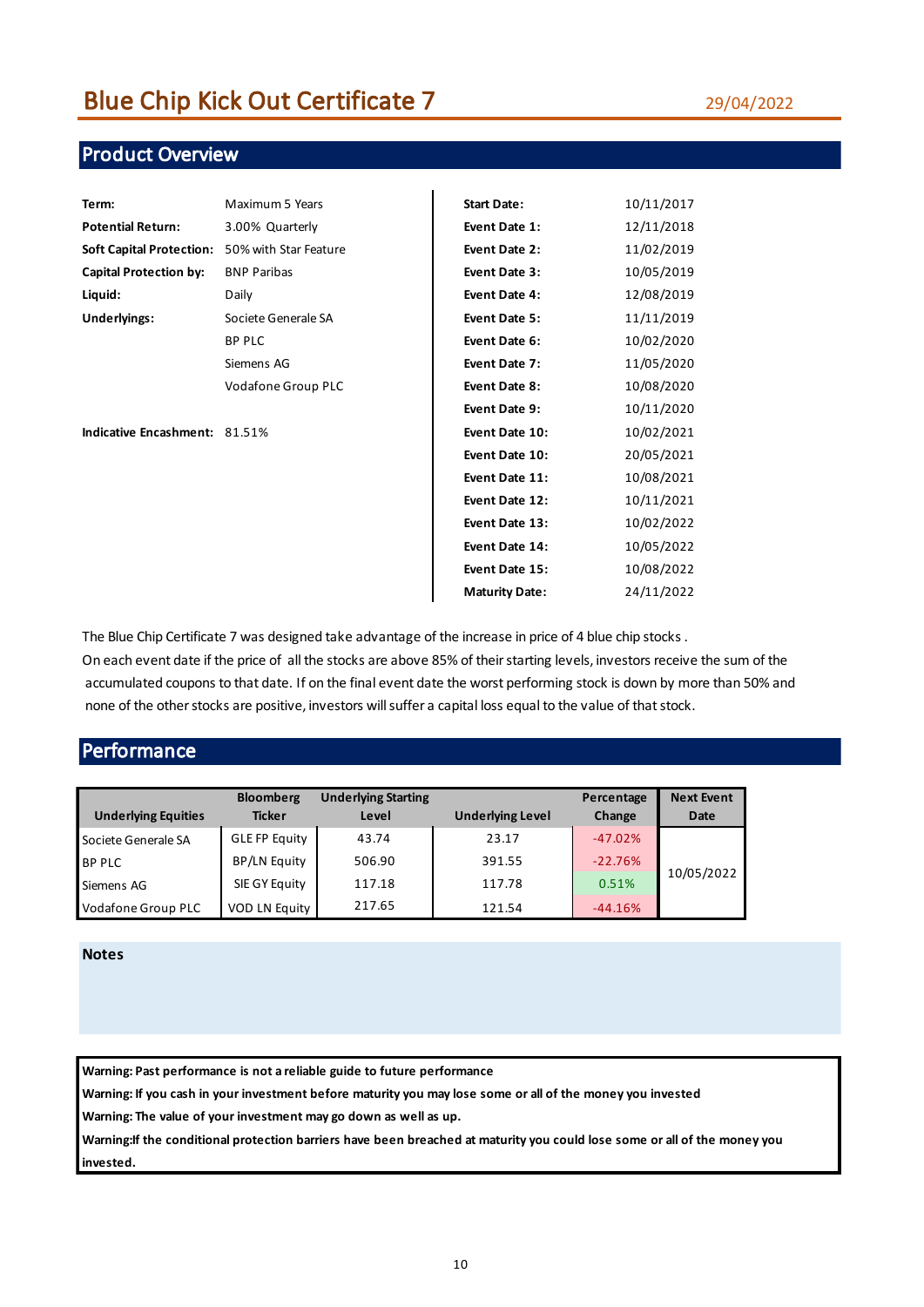# Global Opportunities Fund Note

### Product Overview

| <b>Capital Protection:</b> | 95% At Maturity*          | Term:                  | 5 Years  |
|----------------------------|---------------------------|------------------------|----------|
| Capital Protection by:     | Natixis                   | Liquid:                | Yes      |
|                            |                           | <b>Underlying YTD:</b> | $-5.68%$ |
| Participation:             | 95%                       | Indicative:            | 100.42%  |
| Underlying:                | Pictet Multi Asset Global | <b>Encashment</b>      |          |
|                            | Opportunities Fund        |                        |          |

| Term:                  | 5 Years  |
|------------------------|----------|
| Liquid:                | Yes      |
| <b>Underlying YTD:</b> | $-5.68%$ |
| Indicative:            | 100.42%  |
| <b>Encashment</b>      |          |

#### **Averaging:** 24 Months

The Investment is linked to the performance of the Pictet Multi Asset Global Opportunities Fund. Investors will benefit from 95% capital security at maturity and 95% of any growth of Pictet Fund.

\*Subject to counterparty risk

| <b>Performance</b>                              |                   |                      |                               |                            |                                  |                            |
|-------------------------------------------------|-------------------|----------------------|-------------------------------|----------------------------|----------------------------------|----------------------------|
| <b>Global Opportunities</b><br><b>Fund Note</b> | <b>Start Date</b> | <b>Maturity Date</b> | <b>Underlying Start Level</b> | <b>Underlying</b><br>Level | <b>Underlying</b><br>Performance | <b>Bond</b><br>Performance |
|                                                 | 14/12/2017        | 14/12/2022           | 115.19                        | 119.67                     | 3.89%                            | 98.89%                     |

\*\*Please note that this valuation does not take into consideration the impact that averaging could have on the final maturity value

#### **Notes**

**Warning: Past performance is not a reliable guide to future performance**

**Warning: If you cash in your investment before maturity you may lose some or all of the money you invested**

**Warning: The value of your investment may go down as well as up.**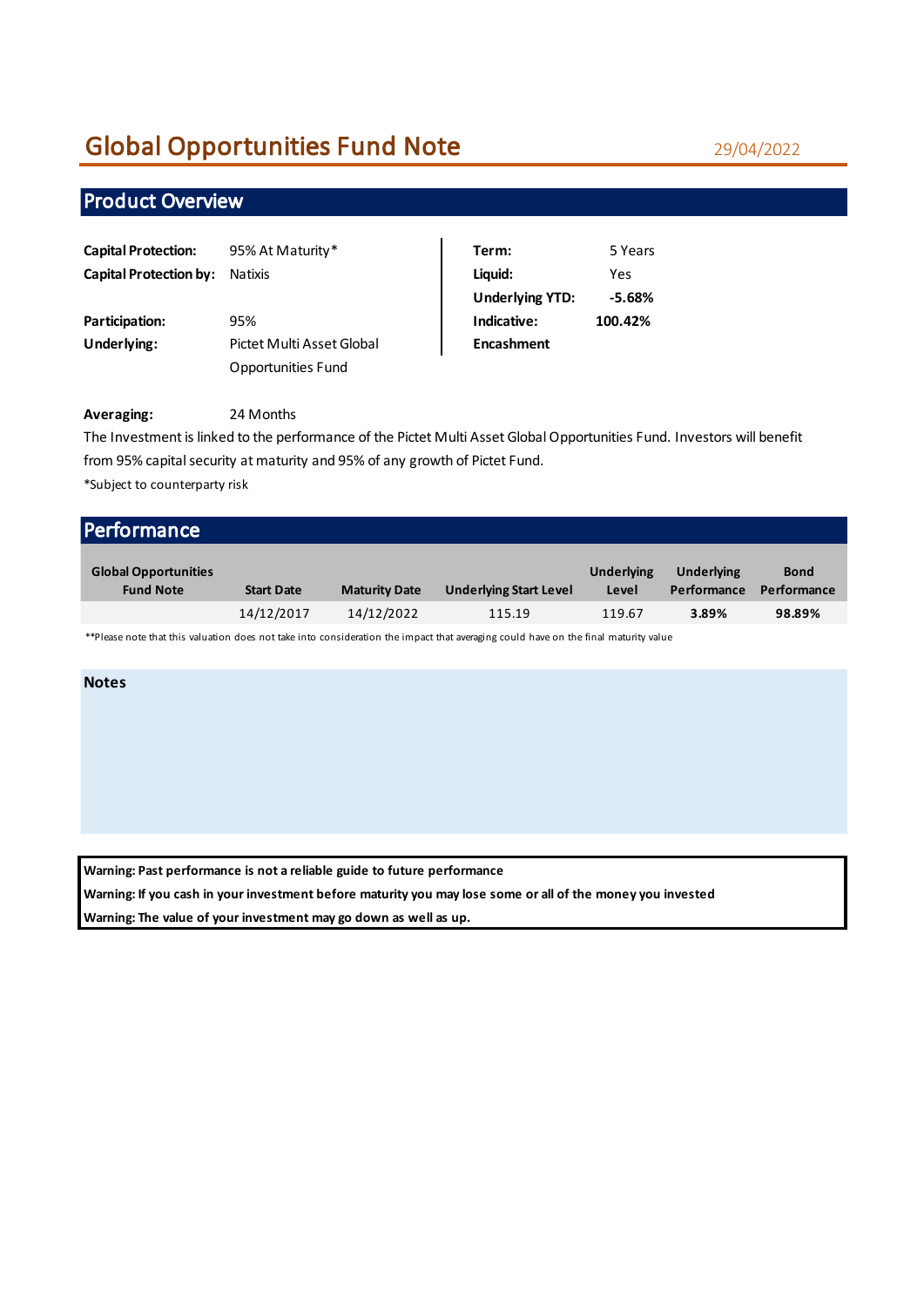# Dual Star Performers Note 3

#### 29/04/2022

### Product Overview

| <b>Capital Protection:</b>    | 90% At Maturity*          | Term:                  | 5 Years    |
|-------------------------------|---------------------------|------------------------|------------|
| <b>Capital Protection by:</b> | <b>Natixis</b>            | Liquid:                | <b>Yes</b> |
|                               |                           | <b>Underlying YTD:</b> | $-3.75%$   |
| Participation:                | 200%                      | Indicative:            | 96.78%     |
| Underlying:                   | Pictet Multi Asset Global | Encashment             |            |
|                               | Opportunities Fund        |                        |            |
|                               | Henderson Gartmore UK     |                        |            |
|                               | Absolute Return Fund      |                        |            |
| Averaging:                    | 24 Months                 |                        |            |

The Investment is linked to the performance of an equally weighted basket of mutual funds. Investors will benefit from 90% capital security at maturity and 2 times the growth of the basket of funds.

\*Subject to counterparty risk

| <b>Performance</b>          |                      |                           |                         |             |               |             |
|-----------------------------|----------------------|---------------------------|-------------------------|-------------|---------------|-------------|
| <b>Dual Star Performers</b> | Start Date -         |                           |                         | <b>Fund</b> | <b>Basket</b> | <b>Bond</b> |
| Note 3                      | <b>Maturity Date</b> | <b>Underlying Funds</b>   | <b>Fund Start Level</b> | Performance | Performance   | Performance |
|                             | 14/12/2017<br>$\sim$ | Pictet Fund               | 115.19                  | 3.89%       | 4.74%         | 94.74%      |
|                             | 14/12/2022           | <b>Henderson Gartmore</b> | 7.06                    | 0.85%       |               |             |

\*\*Please note that this valuation does not take into consideration the impact that averaging could have on the final maturity value

#### **Notes**

**Warning: Past performance is not a reliable guide to future performance**

**Warning: If you cash in your investment before maturity you may lose some or all of the money you invested**

**Warning: The value of your investment may go down as well as up.**